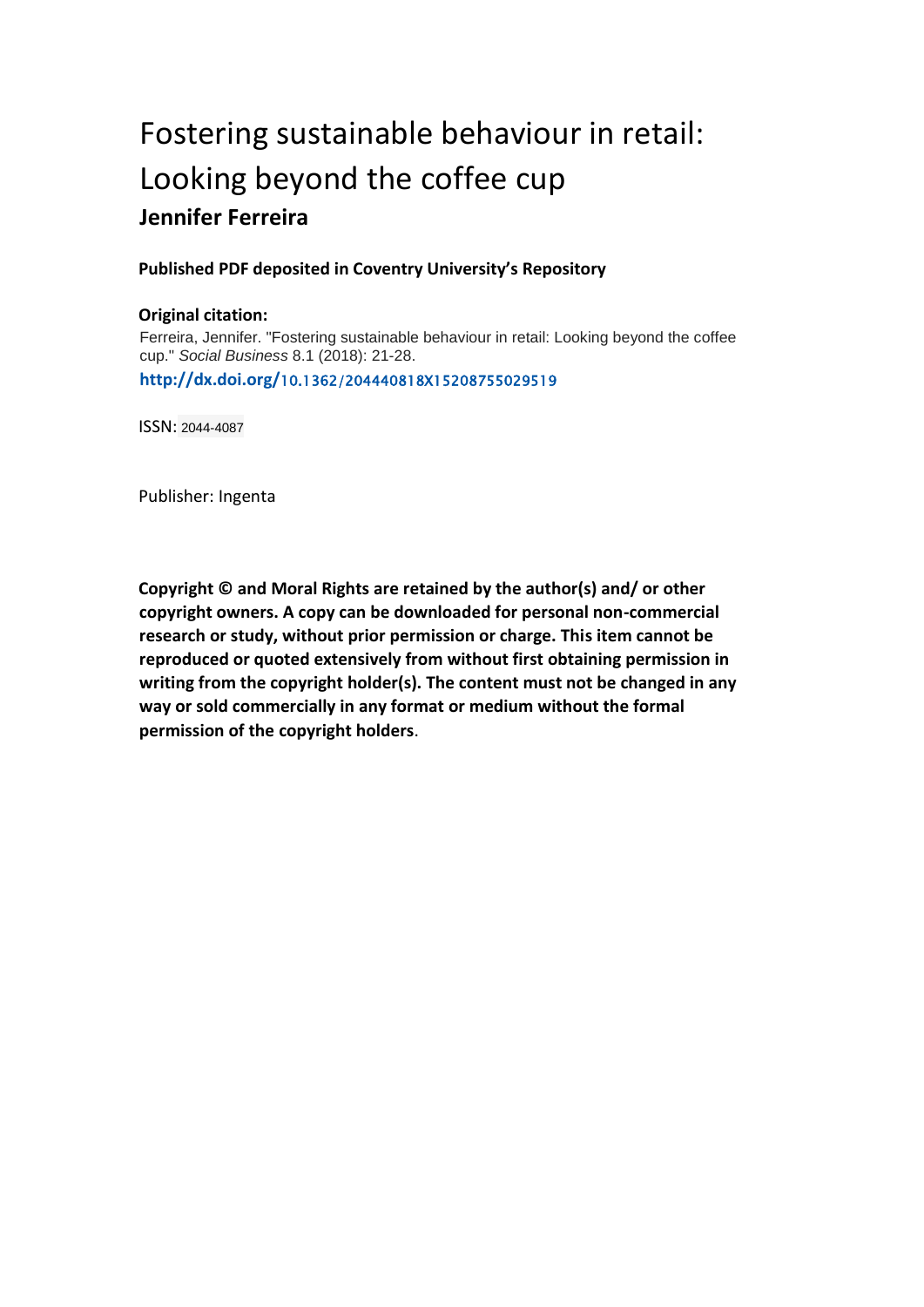#### **Fostering sustainable behaviour in retail: Looking beyond the coffee cup**

Dr Jennifer Ferreira

Centre for Business in Society, Coventry University

Priory Street

Coventry, CV1 5FB

United Kingdom

[Jennifer.Ferreira@coventry.ac.uk](mailto:Jennifer.Ferreira@coventry.ac.uk)

Dr Jennifer Ferreira is an economic geographer in the Centre for Business in Society at Coventry University. Her research interests focus on the growth and development of the coffee shop industry and the varied national experiences of non-standard employment in labour market systems. Her work explores the growth strategies of coffee shop businesses and their impact in different locations, as well as the importance of sustainability in the coffee shop industry. She also researches the temporary staffing industry, considering the importance of institutional environments for the development of different labour market systems and how businesses operate in these varied conditions. Her research has been published in a range of peer-reviewed journals including European Urban and Regional Studies, Industrial Relations Journal and Organization, among others. She holds a BA in Combined Honours, a PGCE in Secondary Geography, a MA in Research Methodology and a PhD in Economic Geography.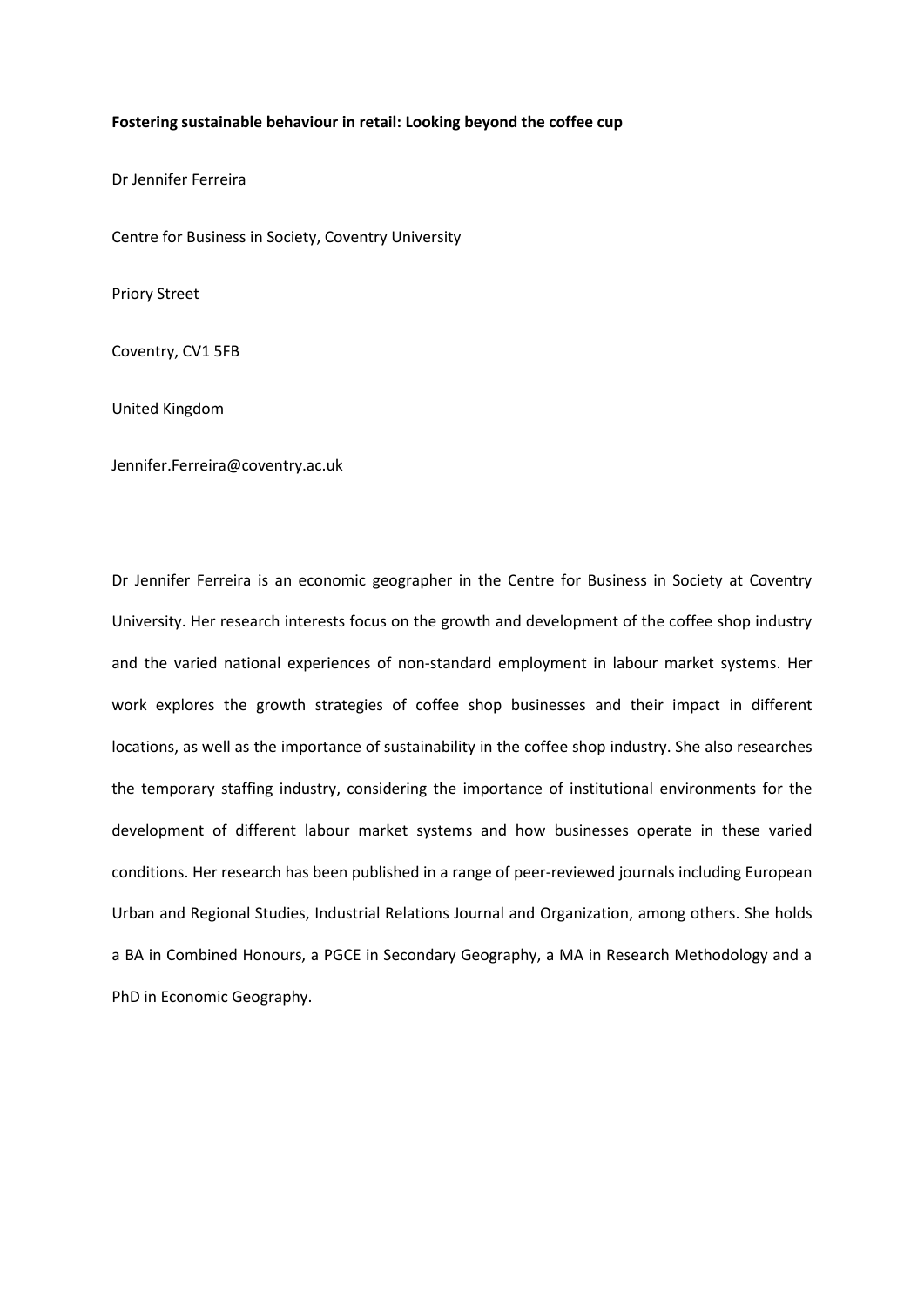#### **Fostering sustainable behaviour in retail: Looking beyond the coffee cup**

#### **Abstract**

**Purpose:** Rapid growth in consumption of goods and resources has implications for environmental sustainability. Businesses have an important role in fostering sustainable behaviour and driving innovations in sustainability in different industries, including retail.

**Approach:** The paper begins by exploring the importance of integrating sustainable behaviour in business and introduces some of the stakeholders involved. This is followed by an exploration of developments in the coffee shop industry and implications for sustainable behaviour, focusing on the examples of recyclable coffee cups, coffee shop building design and waste coffee grounds. Finally, a research agenda is introduced which considers pathways for investigating the role of different actors in fostering sustainable behaviour and the importance of place.

**Findings:** The paper demonstrates that businesses have an important role in driving sustainable behaviour, but that this is a multifaceted process, involving a range of stakeholders who can influence their success. The article utilises the examples of disposable coffee cups to illustrate a growing problem around waste production, and the variety of stakeholders who can be involved in shaping sustainable behaviours. Innovation will be important for driving sustainable practices, but these may stem directly from particular industries, or innovators who recognise business opportunities in waste produce.

**Implications:** For sustainable behaviours to be successfully adopted, businesses are important drivers of change. In retail, businesses have the potential to gain both from the economic benefits of cost savings associated with reducing waste and energy use, but also from the consumer perceptions that their business is acting responsibly. For many retail businesses, like the coffee shop industry, to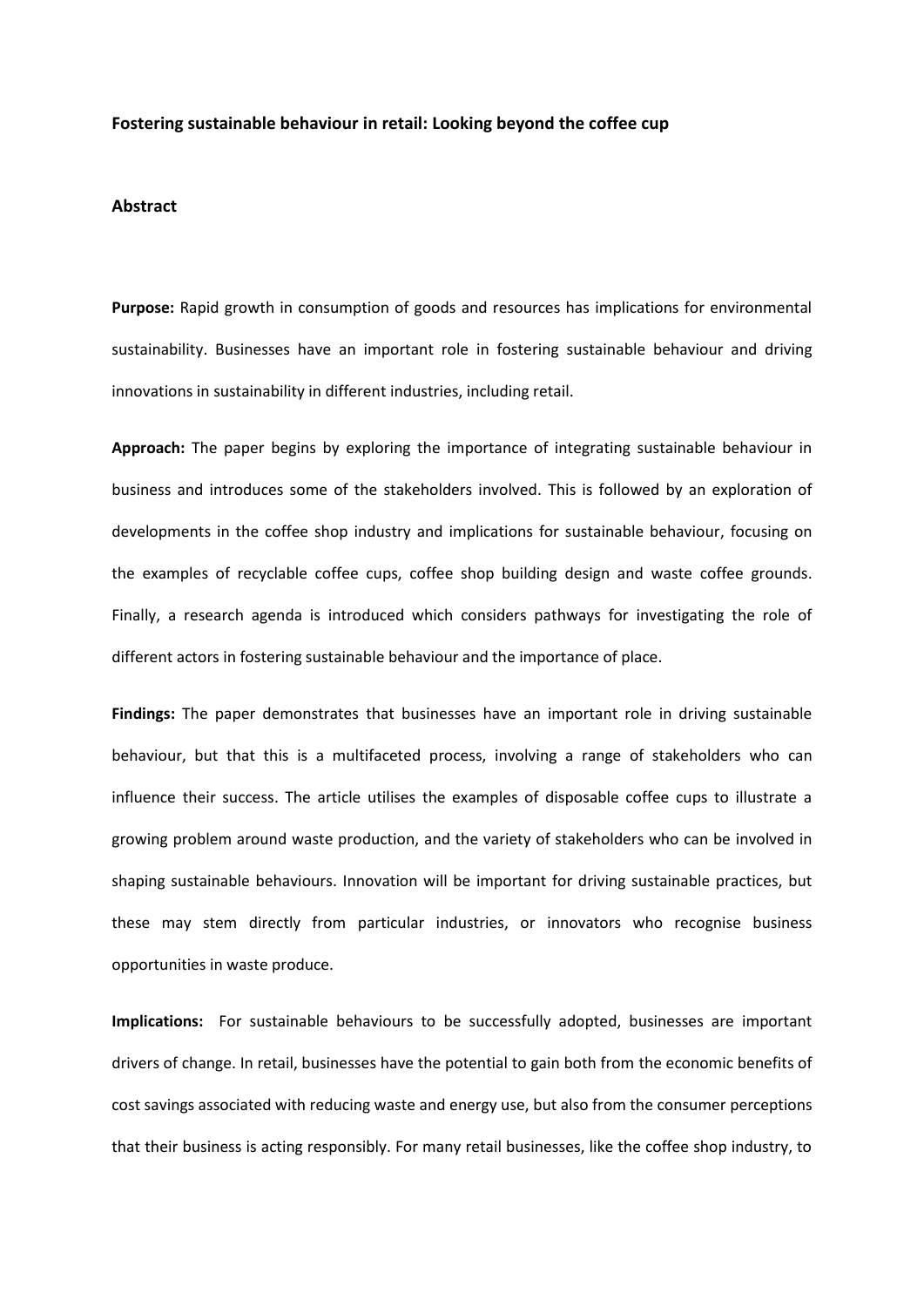continue to be viable in the future, sustainable behaviour will have to go beyond being a component of a CSR and become an integrated component of the business model.

**Contribution:** This paper uses the coffee shop industry as a lens to approach how sustainable behaviours can be integrated in business, from efforts to recycle and reduce consumption, to changes to building design and exploring ways to engage in the circular economy. It explores how business activities and responsibilities can be intertwined with the actions of other actors involved in the market, from the regulators to the consumers. It also highlights how the place in which the business is embedded is of vital importance for understanding how to drive sustainable business.

**Key words:** sustainability; retail; coffee shops, waste; circular economy

#### **1. Consumption, waste and sustainable behaviour**

Growing populations, economies and their development inevitably leads to increased consumption of energy and resources, as well as increased production of waste. Therefore, issues around environmental sustainability have become prominent in business activities. For many businesses, sustainability is an essential feature of their CSR programmes, as it is acknowledged that there is 'an interwoven relationship between sustainability and social responsibility' (Crowther and Reis, 2011: 140). While businesses are a key component of the consumptionscape, the adoption of sustainable business practices is often a mix of actions originating from a range of stakeholders embedded in a particular place and time. This article explores emerging sustainable practices in the coffee shop industry, in order to illuminate the interplay between stakeholders, how innovation is a key element to open more channels for sustainable behaviour, and the importance of place in developing these practices.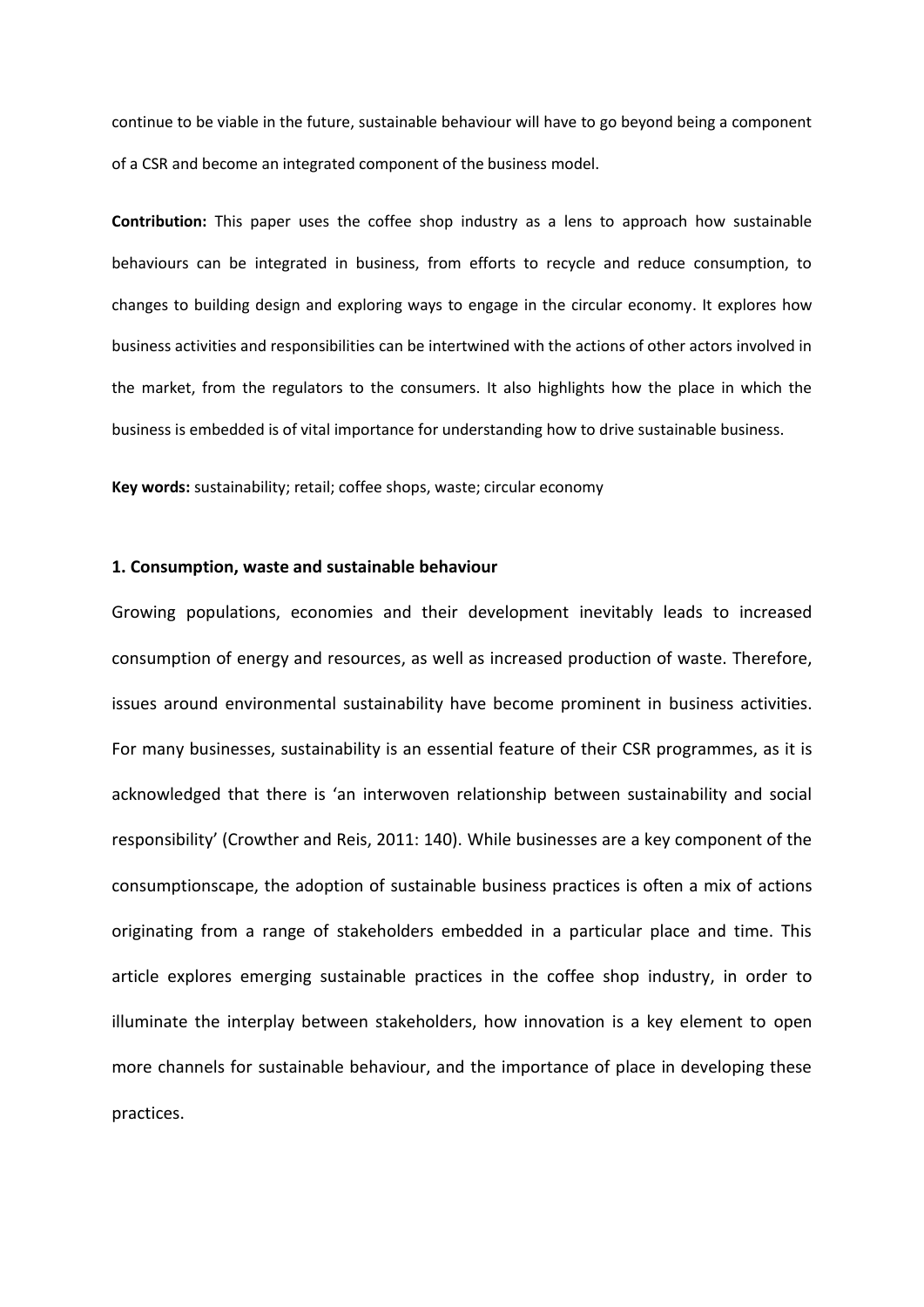There is a growing body of research around business approaches to sustainability in the retail sector (Bocken, Short and Evans, 2014; Tang, Lai and Chen, 2016), from those focusing on the development and effectiveness of environmental sustainability as a component of CSR (Babiak and Trendafilova, 2010), to analyses of sustainable business practices in particular segments of the sector, such as clothing (Armstrong et al, 2015), food (Jones, Hillier and Comfort, 2014) or tourism (Camilleri, 2014). Retailers are considered particularly important businesses for fostering more sustainable behaviours, as they act as an interface between products and consumers (Morgan et al 2007). In some areas of retail there have been moves to try and regulate business and consumer behaviour (Quak and de Koster, 2007), such as the introduction of a plastic bag charge in England in 2015, which reportedly led to a 85% drop in plastic bag use (Smithers, 2016b). While this example is limited a specific aspect in just one country, it suggests that governments are potentially important stakeholders in driving behaviour change.

The other stakeholder group that is vital to fostering greater adoption of sustainable practices in many retail sectors is consumers. On the one hand, consumer pressure has influenced business practices, as well as efforts to display their progress in terms of sustainability practices (often as part of wider CSR activities). Many businesses recognise that responsible behaviour can be related to economic profitability (Crowther, 2011). On the other hand, consumers can also alter their behaviour to adopt more sustainable practices themselves; this could be anything from buying food from a retailer that sources fresh food locally, to purchasing goods from a particular fashion company which is known for its environmental standards. Although research has shown how consumers are a complex stakeholder group which can have multiple roles in either facilitating or hindering behaviour change (Boulstridge and Carrigan, 2000); for example, some consumers are resistant to change (Claudy, Garcia and O'Driscoll, 2015), others face confusion over the meaning sustainable practices introduced (Grunert, Hieke and Wills, 2014), and other still may actively resist particular practices (Grégoire and Fisher, 2008).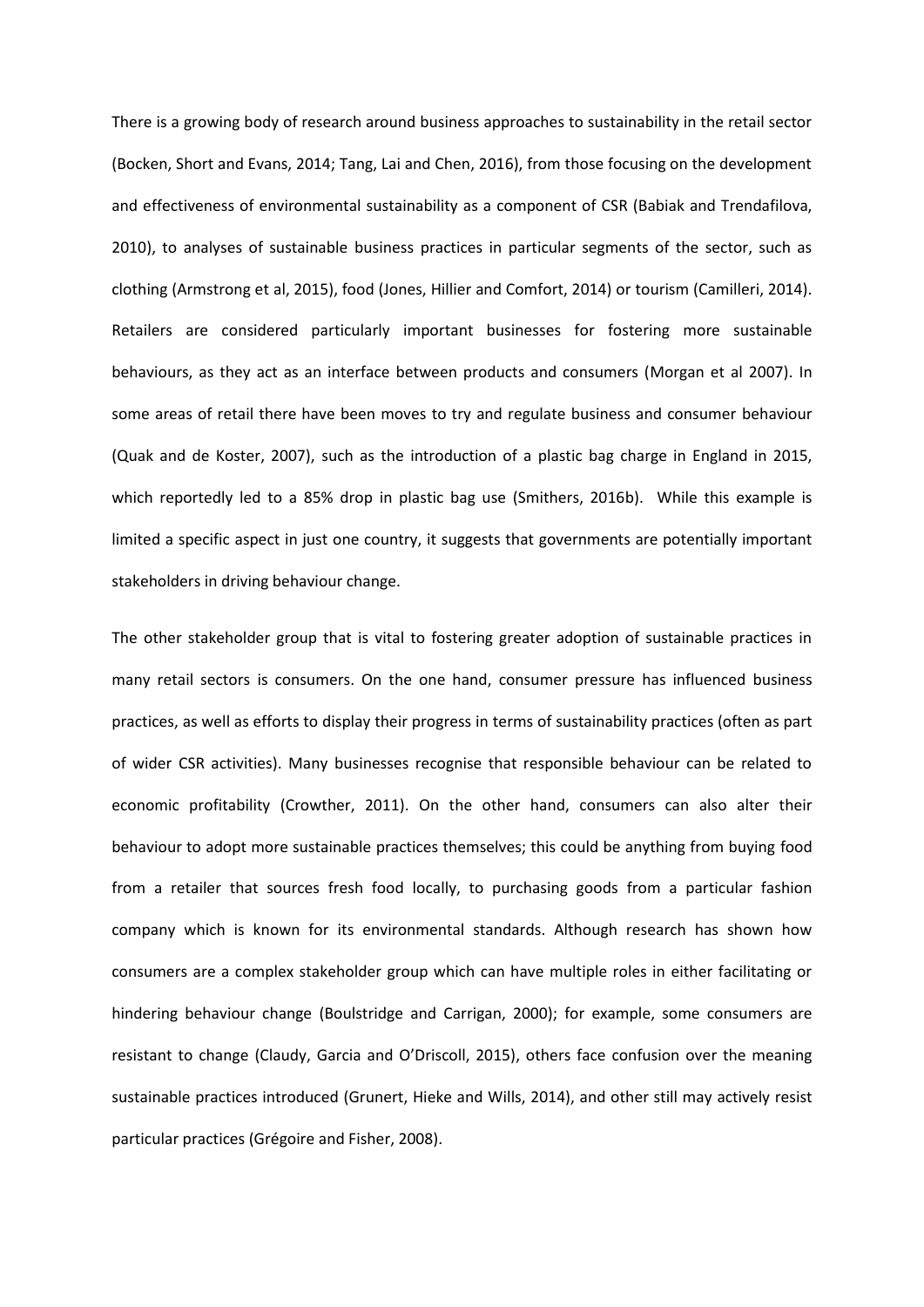One industry which has experienced many developments in sustainability practises in different areas of business is the coffee shop industry. In the United Kingdom there were an estimated 22,000 coffee shops in 2016, with the number doubling over the last decade, and forecasts estimating this could grow to 32,000 by 2025 (Allegra Strategies, 2017). Coffee shops have become a ubiquitous presence in towns and cities across the UK and beyond, largely driven by changing consumer trends, the impact of the post-2008 economic recession, and the growth strategies of chains and independent coffee shops (Ferreira, 2016). Increased consumption of coffee (and other food and drink) and energy, combined with increased waste production (such as coffee grounds and disposable cups) means that in order for this industry to remain sustainable changes in behaviour are required, from a variety of stakeholders involved.

#### **2. Approaches to sustainability across the coffee shop industry**

While discussions of sustainability have come to the fore in research on CSR and retail more broadly (Wilson, 2015), literature on sustainability in the coffee shop industry more specifically has focused mostly on the production of ethical coffee (De Pelsmacker et al, 2006, Lekakis, 2013) and on boycotts based around the practices of coffee shops (Thompson and Arsel, 2004), and less on how business are adapting to cope with increased consumption and its consequences.

A review of the 'responsibility' components for the two largest coffee shop chains in the UK (Costa Coffee and Starbucks) reveals how their CSR approaches incorporate environmental, social responsibility. On the environmental aspect, Costa Coffee focuses on coffee cups, machines, recycling activities, coffee grounds and supporting British farming, while Starbucks focused on reusable cups, environmental designs, water consumption and the overall environmental footprint (Costa Coffee, 2017; Starbucks, 2017). Analysis of the nuance across the different 'responsibility' approaches reveals the varied components of the business that are potentially open to change to become more sustainable.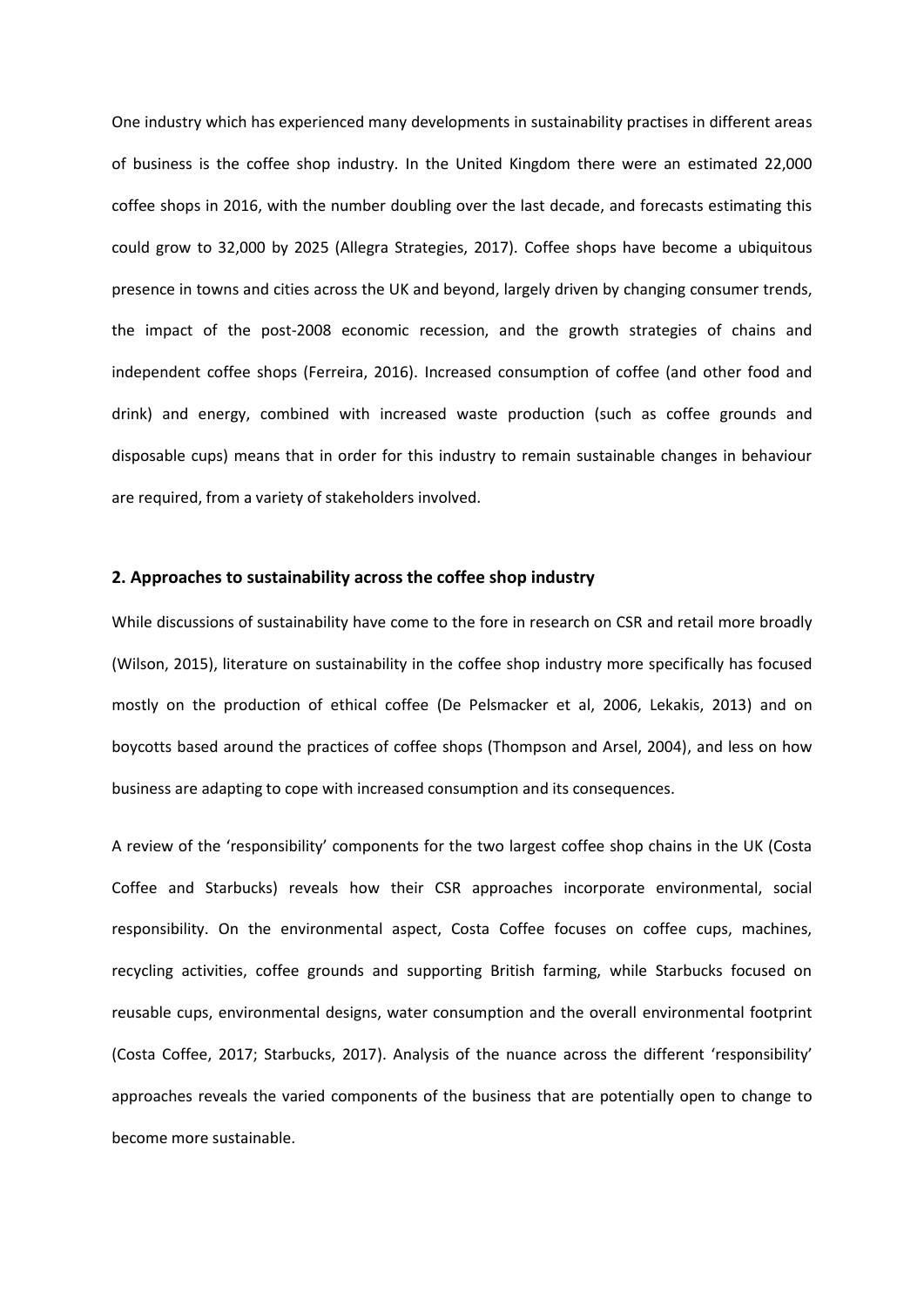One particular environmental issue that has received significant media attention is the use of disposable coffee cups. It is estimated that 7 million disposable coffee cups are thrown away every day in the UK, with most of these reaching landfill due to difficulties with recycling (Vaughn, 2016). A celebrity-led campaign and TV programme brought this issue to the mainstream media in 2016, targeting the large coffee shop chains by arguing they were the largest contributors to the problem and needed to address it. This campaign not only increased public awareness of the issue, but also revealed there was significant consumer confusion over the ability to recycle coffee cups. Subsequently, there was significant activity from the industry to address these concerns, or at least project an image to the consumer that actions are being taken to address the issue of disposable coffee cups. On a local scale, one example was 'The Square Mile Challenge', a scheme established by the environmental charity Hubbub in partnership with the City of London, Network Rail, local employers and coffee shop in the City of London, aiming to recycle 5 million disposable coffee cups in a year (Hubbub, 2017). At the national scale, Costa Coffee launched a recycling scheme across its UK stores, promising to recycle coffee cups from any coffee company. The media response was positive, but initial research with consumers has highlighted that many consumers would not feel comfortable walking into a coffee shop to recycle a coffee cup with different branding, therefore potentially limiting the impact of the scheme (Smithers, 2016a).

In 2017, a Parliamentary Select Committee was established to consider what measures should be taken to address the issue of disposable coffee cups (and plastic bottle waste). Initial discussions had indicated that governance mechanisms, such as a tax on disposable coffee cups (mirroring what has been introduced for plastic carrier bags) were unlikely to be implemented, as the industry was seen to be taking sufficient steps to combat the issue without government intervention (Parliament, 2017). Beyond this, the Paper Cup Recovery and Recycling Group was established by stakeholders in the industry across the paper cup supply chain, in order to develop solutions for the disposable cup issue (from considering the supply chain, materials used, to recycling possibilities) This group highlights how issues of sustainability in retail go beyond the consumer-retail business interface, and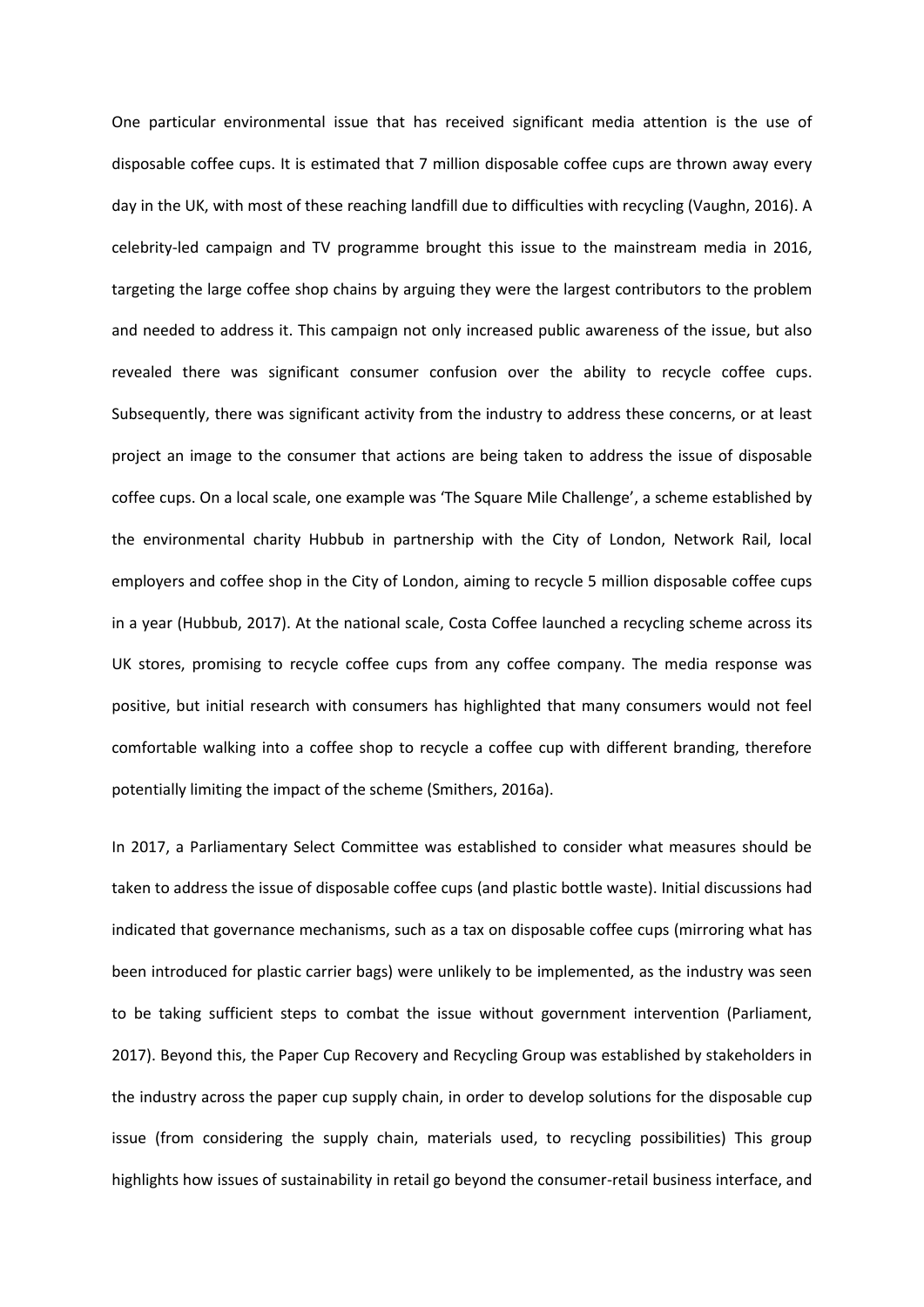how a broader group of stakeholders should be considered in order to foster sustainable behaviour in business.

While businesses can provide greater recycling facilities, alternative materials for coffee cups, or incentives for using reusable coffee cups, they also rely on consumers changing their behaviour. Exploratory research into consumers and reusable coffee cups in the UK has revealed that, while there is greater awareness of the issues related to coffee cups and landfill, many consumers do not adopt the use of a reusable coffee cup because it reduces the convenience provided by a disposable cup (Ferreira, 2017). It appears that greater financial incentives would need to be provided (many coffee shops already offer a discount to consumers using a reusable cup), and that while coffee cup recycling facilities may be available, consumers are unlikely to go out of their way to use them (Ferreira, 2017). The implications of this are that business has a role to play in encouraging behaviour changing, through educating the consumer about their actions, potentially providing incentives, and providing facilities to reduce coffee cup waste, all at the same time.

The example outlined above related to the UK coffee shop industry. In other countries, the issue of coffee cups has not yet emerged, due to different cultural practices of coffee shop use (e.g. in Italy and Portugal most cafes do not even offer a 'to-go' option), or thanks to alternative initiatives, such as reusable cups which have an incentive to be used in a number of businesses across a city (e.g. the Freiburg cup). These issues highlight how the development of sustainable practices in business is placed dependent, affected by national cultures and approaches to sustainability.

#### **3. Innovations in sustainability in the coffee shop industry**

Beyond reducing the number of disposable coffee cups reaching landfill, there are a number of other areas of the coffee shop business where sustainable behaviour can be adopted. One important area where innovations have taken place is building design. Buildings designated for retail are amongst the most energy intensive (Pérez-Lombard, Ortiz and Pout, 2008), and some businesses are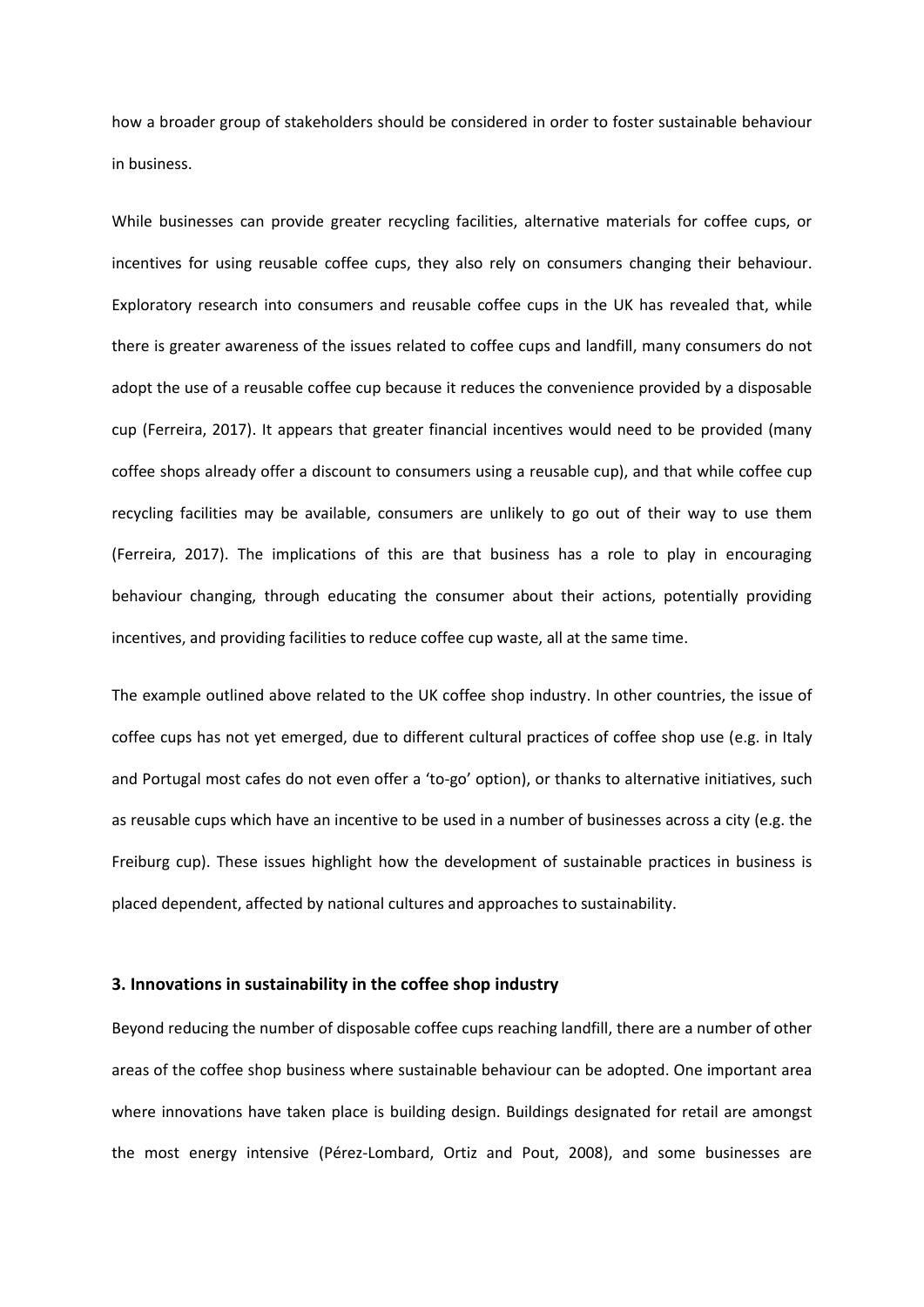experimenting with innovative designs to combat this. Costa Coffee have introduced the UK's first 'zero energy' coffee shop in a retail park in Shropshire (Whitbread, 2013). The 'eco-pod' has been designed using sustainable timber to reduce the carbon footprint of the building, is oriented in order to maximise the impact of natural sunlight on heating and cooling, has solar panels for energy, as well as under floor heating. While the building design is 'zero energy', the equipment still uses conventional power, so there is still progress to be made. To cope with increased growth in demand, in 2017 Costa Coffee scaled up some of the design features seen in the eco-pod when it opened a new £38 million roastery, which claimed to be 'one of the most sustainable industrial buildings in the world', using renewable energy systems, a zero landfill waste policy, and design features such as rainwater harvesting (Mace, 2017).

While it is often the large coffee shop chains which attract media attention for their efforts in addressing sustainability issues, there are many innovative actions taking place amongst independent coffee shops, which are seeking to find more ways for the coffee shop industry to engage in the circular economy. The re-use of espresso grounds is one example. Exploratory research has revealed that many chain and independent coffee shops have been offering free coffee grounds to consumers for years (for use in the garden to add to compost), with varied levels of adoption (Ferreira, 2017). Beyond giving coffee grounds away, other innovations are taking place, not from the coffee shop businesses themselves, but from other SMEs seeking to develop business models based upon waste products. Recycled espresso grounds have been used to create a range of products, including coffee cups, jewellery, furniture, fuel and even as a base to grow mushrooms. Grocycle, a business based in Plymouth, has been collecting waste coffee grounds since 2011, and using them to grow Oyster mushrooms. The company started by collecting coffee grounds from local cafes in Plymouth, and has expanded the business to a point where they now have a mushroom farm which supplies mushrooms to consumers and businesses, as well as for education activities and producing home growing kits. Another small start-up business, Biobean, has become the first company in the world to industrialise the process of turning coffee grounds into fuel. With waste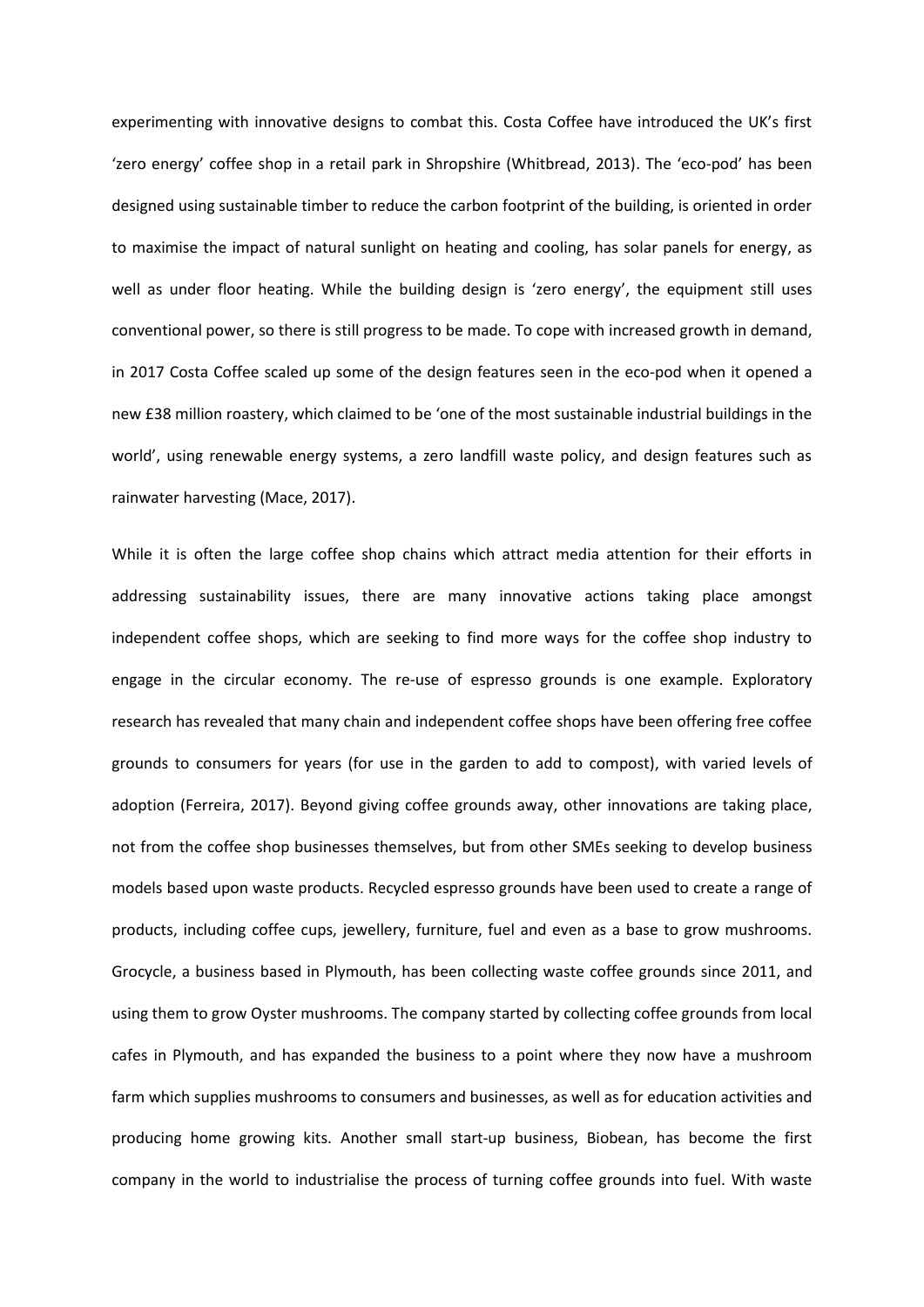coffee grounds collected from coffee shops (including independent cafes to coffee chains, universities to property groups) across London (and, since 2017, Birmingham), Biobean transforms this waste into 'coffee logs' which can be used for energy generation (Biobean, 2017).

These two examples illustrate how innovations in business can stem from both large coffee companies making adjustments to building design, to small SMES developing innovative ways to use waste material. This highlights how, when considering ways to develop greater capacity to foster sustainability, businesses along the whole spectrum need to be considered.

#### **4. Integrating sustainable behaviour: a developing research agenda**

This article has utilised the lens of coffee shop industry to illustrate how the adoption of sustainable behaviour by business and its consumers is multifaceted and complex, with a range of stakeholders involved. Businesses engage in responsible behaviour because they recognise the benefits they can accrue (Crowther, 2011). However, for an industry like this to grow, it necessitates greater consumption, which inevitably results in more waste, requiring greater efforts in sustainable behaviour in order for it to remain viable in the future. The article outlined the potential range of stakeholders who can influence the adoption of sustainable behaviours, and the importance of place, using the example of recycling coffee cups. In addition, it highlighted how innovation will remain important for driving new sustainable behaviours, but that these innovations may come not only from businesses currently involved in a particular industry, but from new innovators seeking to take the increased waste produced as a business opportunity. There is a growing need for businesses to explore different activities along the coffee supply chain, not only to fulfil their CSR requirements, but to ensure the future viability of their business.

A research agenda on the potential to foster greater engagement in sustainable behaviour will need to incorporate the activities of a multitude of stakeholders, not just the businesses involved, but those connected through the institutional environment in which they are embedded, from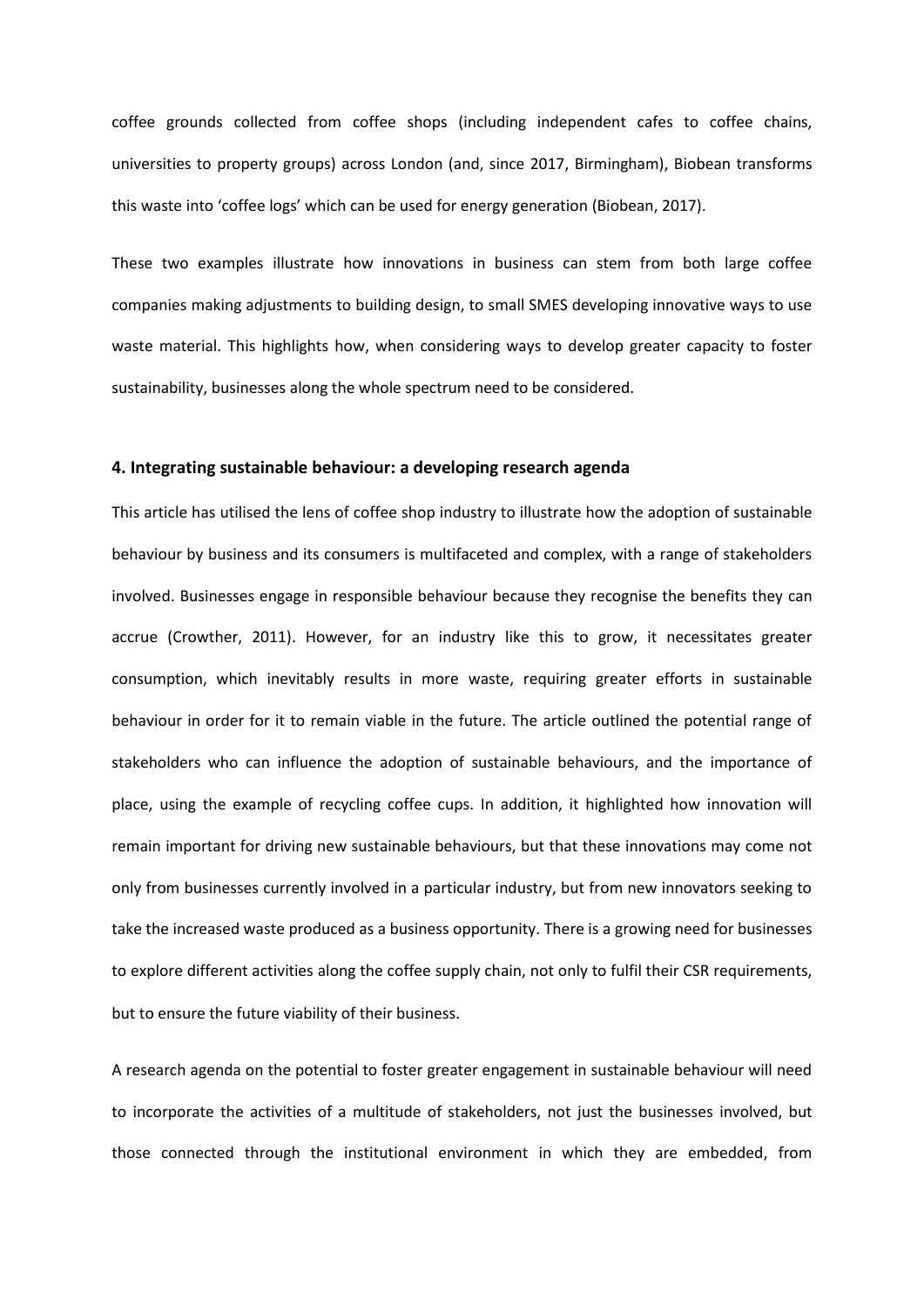governance bodies to businesses in related activities. An effective way to explore these issues would necessitate a comparative study, drawing on case studies where a particular industry is seeking to expand its sustainability activities. One example of this is a recent project established to compare the developments in sustainable activity in the coffee shop industry between the UK and Germany. Given the rise in the coffee shop industry globally there is the potential for a range of case studies, or for the findings to be of use to other cities. The findings also have the potential to be transferred to other aspects of retail and other businesses and social contexts. As populations grow and develop, increased consumption is likely to require a response which addresses the growing challenges of resource consumption and waste reduction. Businesses have a key role in adopting practices that seek to integrate sustainable activities throughout activities, but most importantly, businesses have the obligation to use their capacity to influence consumer behaviour. This may, in turn, have a wider impact on sustainable behaviours in particular industries, whether this is agriculture, manufacturing or retail.

#### **References**

Allegra Strategies (2017) Project Café 2017. [http://www.ukcoffeeleadersummit.com/yet-growth](http://www.ukcoffeeleadersummit.com/yet-growth-ukk-coffee-shop-market-coffee-shops-become-new-local)[ukk-coffee-shop-market-coffee-shops-become-new-local.](http://www.ukcoffeeleadersummit.com/yet-growth-ukk-coffee-shop-market-coffee-shops-become-new-local)

Armstrong, C. Niinimaki, K. Kujala, S, Karell, E, and Lang, C. (2015) Sustainable product-service systems for clothing: exploring consumer perceptions of consumption alternatives in Finland. *Journal of Cleaner Production*, 97(15): 30-39

Babiak, K. and Trendafilova, S. (2010) CSR and environmental responsibility: motives and pressures to adopt green management practices. *Corporate Social Responsibility and Environmental Management*, 18(1): 11-24.

Biobean (2017) Biobean – powered by coffee. *Biobean*. Available at:<http://www.bio-bean.com/>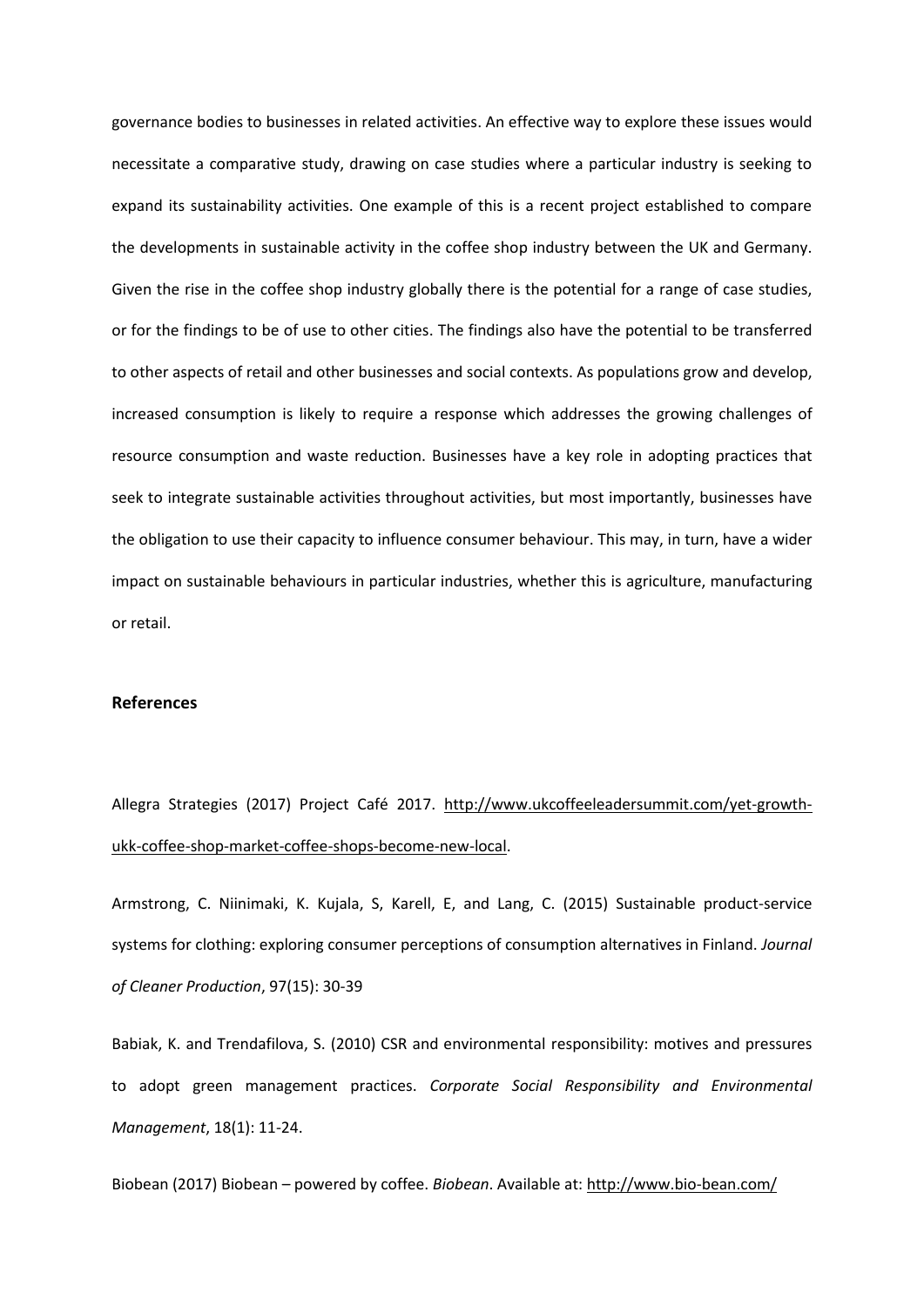Bocken, N, Short, S, Rana, P and Evans, S. (2014) A literature and practice review to develop sustainable business model archetypes. *Journal of Cleaner Production*, 65(1): 42-56.

Boulstridge, E and Carrigan, M. (2000) Do consumers really care about corporate responsibility? Highlighting the attitude – behaviour gap. *Journal of Communication Management*, 4(4): 355-368.

Camilleri, M. (2014) Advancing the sustainable tourism agenda through strategic CSR perspectives. *Tourism Planning and Development*, 11(1): 42-56.

Claudy, M. Garcia, R. and O'Driscoll, A. (2015) Consumer resistance to innovation – a behavioural reasoning perspective. *Journal of the Academy of Marketing Science*, 43(4): 528-544.

Costa Coffee (2017) Good together: we care about the communities we serve and the world we live in. *Costa Coffee*. Available at[: https://www.costa.co.uk/responsibility/](https://www.costa.co.uk/responsibility/)

Crowther, D. (2011). The Utilitarian Fallacy. in G Aras & D Crowther (Eds.), *Governance in the Business Environment*. Bingley: Emerald, p. 71-94.

Crowther, D. and Reis, C. (2011) Social responsibility or social business? *Social Business*, 1(2):129- 148.

De Pelsmacker, P. Drosen, L and Rayp, G. (2007) Do consumers care about ethics? Willingness to pay for fair trade coffee. *Journal of Consumer Affairs* 39(1): 363-385.

Mace, M (2017) Costa fires up ultra-sustainable coffee roaster. Edie 13<sup>th</sup> March 2017. Available at: <https://www.edie.net/news/6/Costa-fires-up--zero-energy--coffee-roastery--/?adfesuccess=1>

Grégoire, Y., & Fisher, R. J. (2008). Customer betrayal and retaliation: When your best customers become your worst enemies. *Journal of the Academy of Marketing Science,* 36*(2):247–261.*

Grunert, K. Hieke, S. and Wills, J. (2014) Sustainability labels on food products: consumer motivation, understanding and use. *Food Policy*, 44(1):177-189.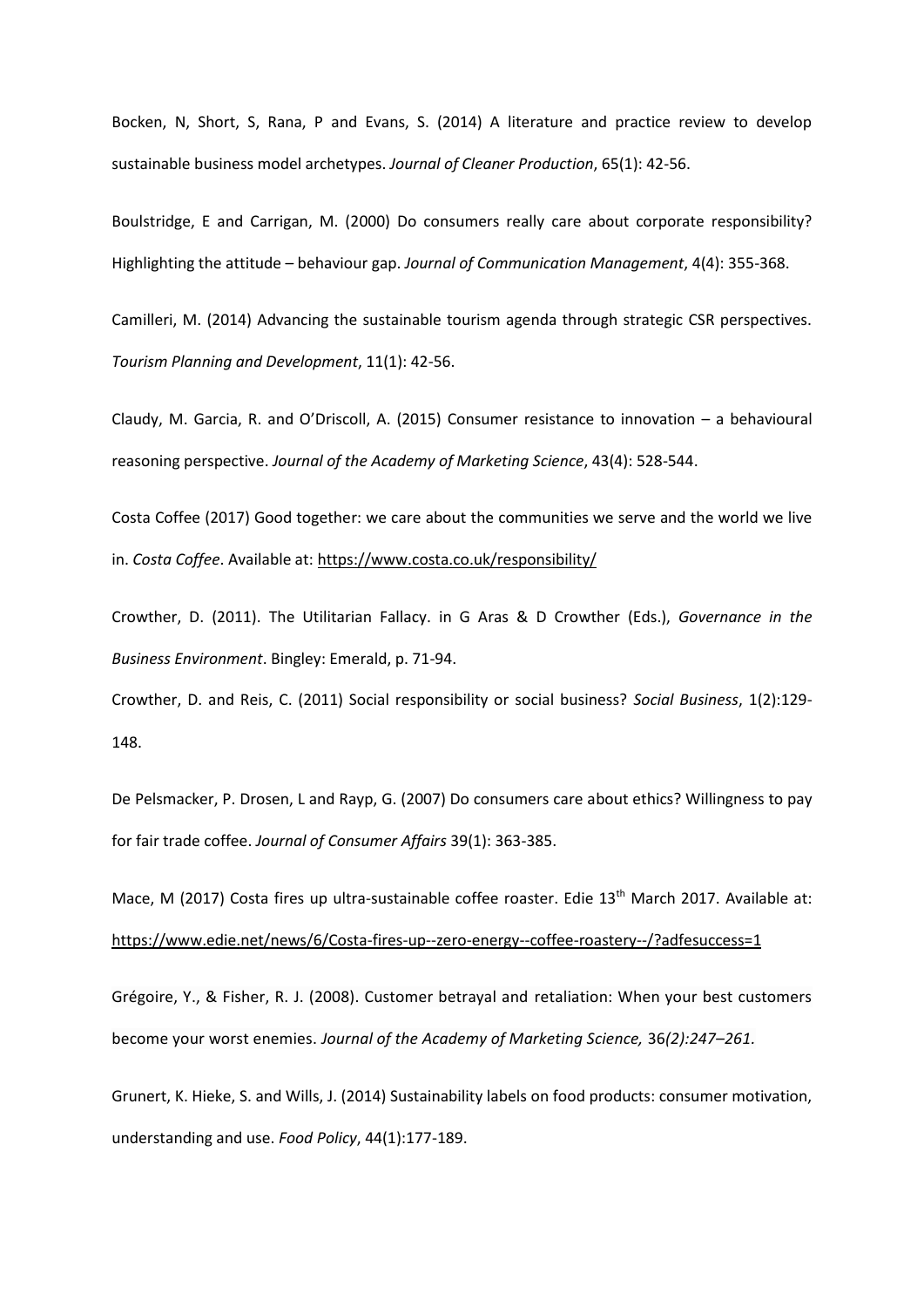Ferreira, J. (2016) Café nation? Exploring the growth of the UK café industry. *Area* 49(1): 69-76.

Ferreira, J. (2017) Fostering sustainable business in the coffee shop industry. Presented at the British Academy of Management Conference, 2017, Warwick.

Hubbub (2017) Recycle your coffee cup with the #SquareMileChallenge. *Hubbub.* Available at: <http://www.squaremilechallenge.co.uk/>

Jones, P. Hillier, D. and Comfort, D. (2014) Assurance of the leading UK food retailers' corporate social responsibility/sustainability reports. *Corporate Governance,* 14(1): 130-138.

Lekakis, E. (2013) *Coffee Activism and the Politics of Fair trade and ethical consumption in the Global North*. London: Palgrave Macmillan.

Morgan, E. Tallontire, A. and Foxon, T. (2017) Large UK retailers initiatives to reduce consumers emissions: a systematic assessment. *Journal of Cleaner Production,* 140(1): 227-238.

Parliament (2017) Coffee cups and Plastic Bottles: Disposable Packaging Inquiry. Environmental Audit Committee [https://www.parliament.uk/business/committees/committees-a-z/commons](https://www.parliament.uk/business/committees/committees-a-z/commons-select/environmental-audit-committee/news-parliament-2015/disposable-packaging-coffee-cups-plastic-bottles-inquiry-launch-16-17/)[select/environmental-audit-committee/news-parliament-2015/disposable-packaging-coffee-cups](https://www.parliament.uk/business/committees/committees-a-z/commons-select/environmental-audit-committee/news-parliament-2015/disposable-packaging-coffee-cups-plastic-bottles-inquiry-launch-16-17/)[plastic-bottles-inquiry-launch-16-17/](https://www.parliament.uk/business/committees/committees-a-z/commons-select/environmental-audit-committee/news-parliament-2015/disposable-packaging-coffee-cups-plastic-bottles-inquiry-launch-16-17/)

Pérez-Lombard, L. Ortiz, J and Pout, C. (2008) A review on building energy consumption information. *Energy and Buildings*, 40(3) 394-398.

Quak, H. and de Koster, M. (2007) Exploring retailers sensitivity to local sustainability policies. *Journal of Operations Management*, 25(6): 1103-1122.

Smithers, R. (2016a) Costa Coffee launches in-store cup recycling scheme. *The Guardian*. 26 November 2016. Available at: [https://www.theguardian.com/environment/2016/nov/26/costa](https://www.theguardian.com/environment/2016/nov/26/costa-coffee-launches-in-store-cup-recycling-scheme)[coffee-launches-in-store-cup-recycling-scheme](https://www.theguardian.com/environment/2016/nov/26/costa-coffee-launches-in-store-cup-recycling-scheme)